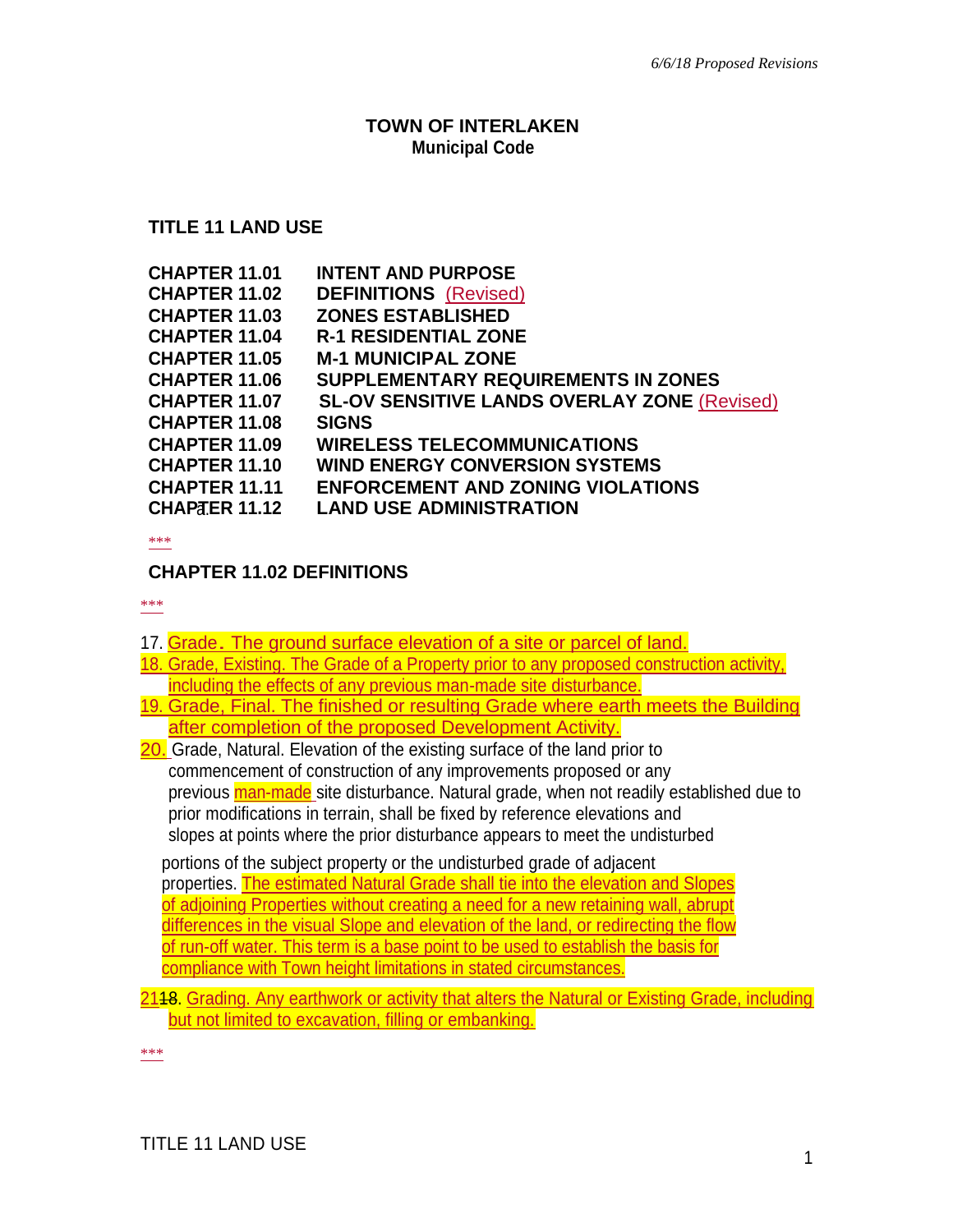2420. Height of Building. Depending on the slope of the property, Building Height is defined as either t<sub>The vertical distance from "natural grade" to top of the</sub> highest portion of the building roof, roof element or building structure at any point directly above, or the vertical distance from the lowest floor plane which has an exterior entrance or a partially or fully exposed wall on the downhill side of the dwelling to the highest point of the roof or roof element or building structure above. See Section 11.06.070 specific maximum building height requirements and Section 9.08.030 on how to calculate (measure) maximum building height.

\*\*\*

# **CHAPTER 11.06 SUPPLEMENTARY REQUIREMENTS IN ZONES**

\*\*\*

## **Section 11.06.070 Maximum Height Provisions for all Buildings**

The height of any building shall not exceed 35 feet. The total height shall be measured as the vertical distance from the natural grade, as defined in this Title, to the highest point of a roof.

- A. The total height shall be measured as follows:
- **1. For properties with and average natural grade of less than 25 %:** the total building height shall be measured as the vertical distance from the natural grade, as defined in this Title, to the highest point of a roof, or roof element or building structure above.
- **2. For properties with an average natural grade of 25 % or greater OR properties proposing building construction directly on top of any portion of land with a slope of 25 % or greater:** the total building height shall be measured from the lowest flooring level which has an exterior entrance or a partially or fully exposed wall on the downhill side of the dwelling, and then as measured from that flooring level to the highest point of the roof, or roof element or building structure above.

B. Exceptions: To allow for unusual conditions or appurtenances the following exceptions apply:

- 1. Antennas, chimneys, flues, vents, or similar structures may extend up to 5 feet above the specified maximum height limit.
- 2. Mechanical equipment may extend up to 5 feet above the specified maximum height limit.

C. Special height requirements for some buildings constructed on properties with an average natural slope of 25 percent or greater or constructed on top of any benches and/or slopes of 25 percent or greater are imposed by the to support the requirements stated in the Sensitive Lands Chapter of this Title. The restrictions stipulated in Section 11.06.070,2. on building height shall be applied where applicable.